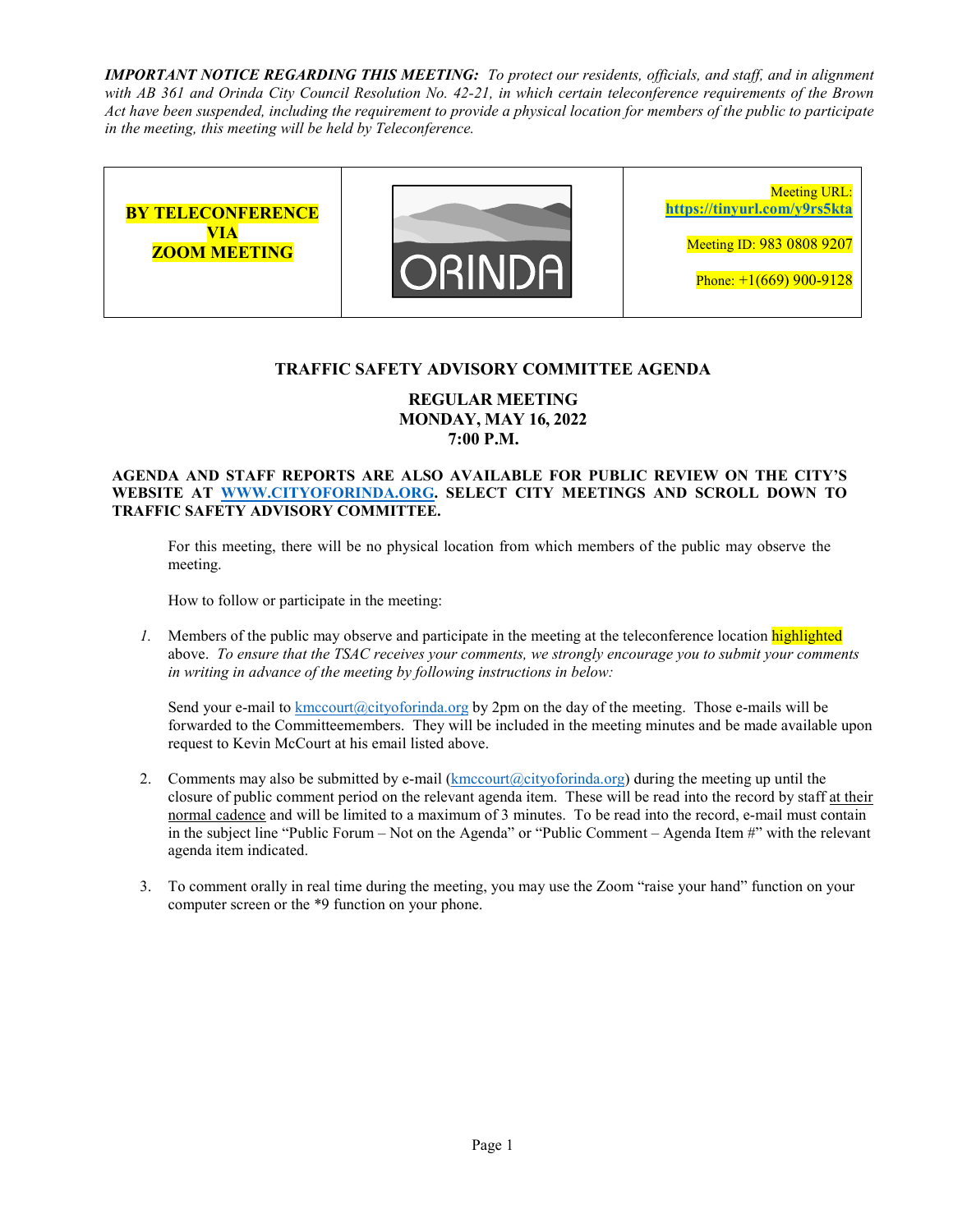### **A. Call to Order**

### **B. Roll Call**

#### **C. Traffic Safety Advisory Committee (TSAC) Meeting Minutes**  April 11, 2022

#### **Recommendation:**

Approval – April 11, 2022, Meeting Minutes

#### **D. Public Forum**

The Public Forum provides an opportunity for members of the public to speak on any item within the jurisdiction of the Committee that does not appear on the agenda. A speaker has the option of addressing an item listed on the agenda if the speaker will not be present when that item is taken up. Public comment is generally limited to 3 minutes per speaker. If you would like to speak during the Public Forum, or on any item listed on the agenda, you are invited to submit a Speaker Card. The optional information you provide on the Speaker Card is made available for public inspection upon request and is subject to disclosure. You will be permitted to speak even if you decline to submit a Speaker Card.

#### **E. Discussion –Additional Traffic Calming Devices for the NTMP**

#### **F. Discussion – Moraga Way Traffic Safety**

### **G. Traffic Calming Updates and Actions**

- 1. Briefing from Police Chief SLOW DOWN ORINDA/Traffic Citations Report
- 2. Traffic Calming Requests

### **H. Accessibility Issues**

**1. Update – Accessibility** 

### **2. Update – Active Transportation Program (ATP) Grant**

#### **I. Staff Report**

- 1. Update Current Balance of Traffic Calming Improvements Program
	- *FY 2022 expenditures \$0 to date; \$30,000 budget = remaining balance \$30,000.00*
- 2. Update Hillcrest Drive (between Martha Road and Overhill Road) Speed Cushion Installation School Route – (FINALIZING PLAN)
- 3. Update Dalewood Drive Speed Cushion Request (DISCUSSIONS WITH MOFD)
- 4. Update Northwood Drive Speed Cushion Request (NAT PLAN)
- 5. Update Sleepy Hollow Lane Various Traffic Calming Measures (FINALIZING PLAN) School Route
- 6. Update Lost Valley Drive/Valley View Drive Speed Cushions/Signage/Striping/Radar Feedback Request (NAT DRAFTING PLAN) – School Route
- 7. Postponed Underhill Road Speed Cushion Request (ON HOLD)
- 8. Postponed Davis Road Speed Cushion Request (ON HOLD)
- 9. Postponed Dias Dorados and La Cintilla Speed Cushions/Signage (ON HOLD)
- 10. Postponed Crestview Drive Speed Cushions/Etc. (ON HOLD)
- 11. Postponed Claremont Avenue Speed Cushions (ON HOLD)
- 12. Postponed El Toyonal– (Various Traffic Calming Measures) (ON HOLD)
- 13. Postponed Glorietta Boulevard/Martha Road (Various Traffic Calming Measures) (ON HOLD) School Route
- 14. Postponed Wilder Road Striping and Signage (ON HOLD)
- 15. Postponed Orchard Road Left Turn Restriction Sign (ON HOLD)

### **J. Matters Initiated**

Consideration of matters a Committeemember wishes to initiate for placement on a future TSAC agenda.

### **K. Adjournment**

I, Sheri Marie Smith, City Clerk, declare under penalty of perjury under the laws of the State of California that this agenda has been posted at least 72 hours in advance at the Orinda City Offices. Additional copies are available at the Orinda Library, the Orinda Community Center, and on the City's website at www.cityoforinda.org

 $\overline{\phantom{a}}$  , which is a set of the set of the set of the set of the set of the set of the set of the set of the set of the set of the set of the set of the set of the set of the set of the set of the set of the set of th Sheri Marie Smith, City Clerk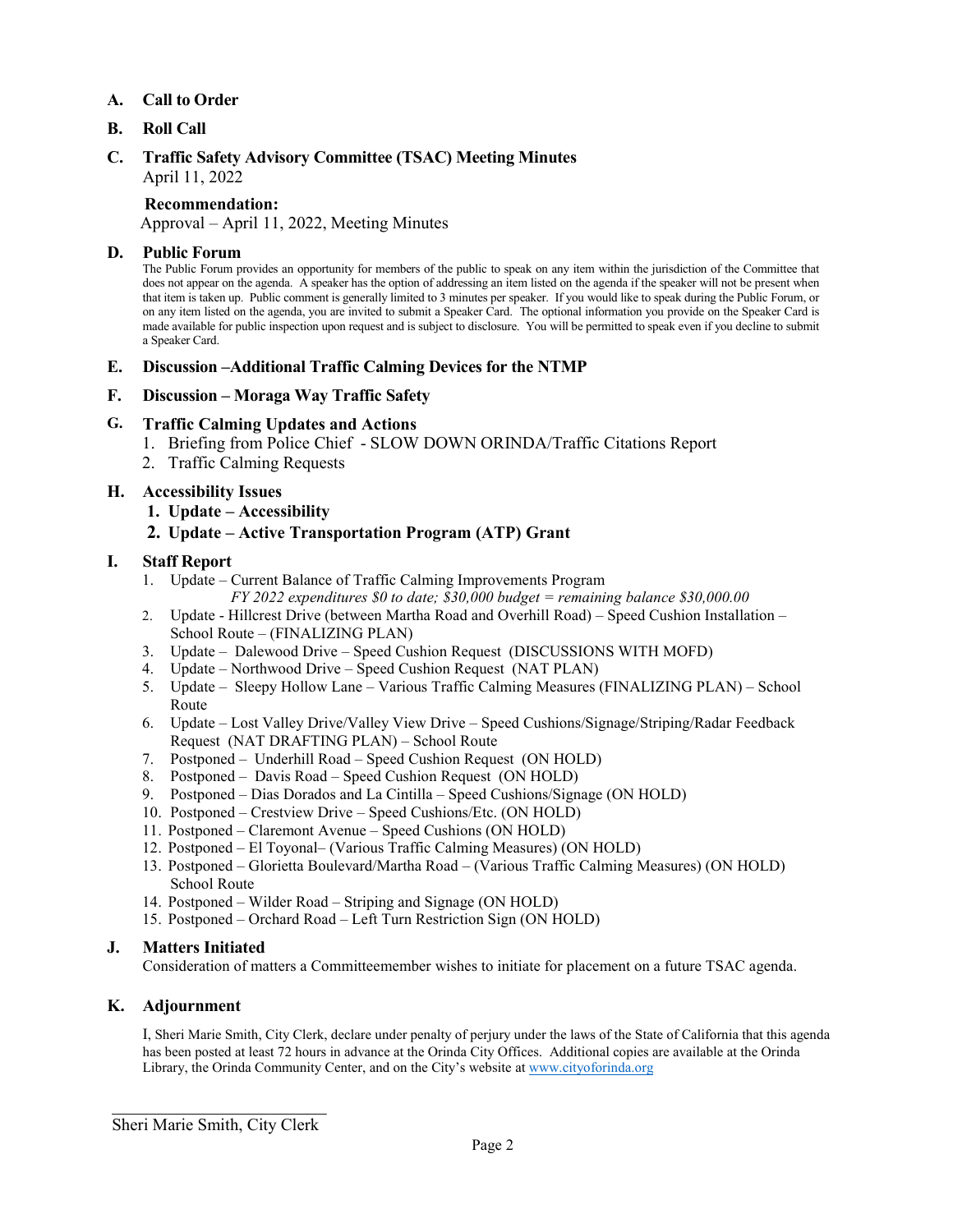# **CITY OF ORINDA TRAFFIC SAFETY ADVISORY COMMITTEE MINUTES**

# April 11, 2022

A SPECIAL MEETING OF THE TRAFFIC SAFETY ADVISORY COMMITTEE (TSAC) WAS HELD ON THE ABOVE DATE BY TELECONFERENCE VIA ZOOM MEETING.

# **A. CALL TO ORDER**

Committeemember Schnier called the meeting to order at 7:02 p.m.

Committeemember Schnier explained the process for the teleconference meeting.

# **B. ROLL CALL**

COMMITTEEMEMBERS: Travis Blaschek-Miller (absent, excused), Brandon Haydu, Stuart House (absent, excused), Emily Warren, Steve Schnier

City Staff: Assistant Engineer Kevin McCourt

# **C. TRAFFIC SAFETY ADVISORY COMMITTEE MEETING MINUTES** March 21, 2022

Committeemember Schnier noted that he would abstain from the motion as he was not present at the March TSAC Meeting.

MOTION: By Committeemember Warren, seconded by Committeemember Haydu, to approve the TSAC Meeting Minutes of March 21, 2022. The motion carried by a voice vote 2-0-1 (Schnier, Abstain).

# **D. PUBLIC FORUM -** None

# **E. DISCUSSION – SPEED CUSHION PREREQUISITE UPDATE**

Assistant Engineer McCourt presented the proposed updates and clarifications for the *Speed Cushion Prerequisites* from the Neighborhood Traffic Management Program (NTMP); the City Manager is requesting that the TSAC make a motion to recommend the proposed changes to the City Council.

Committeemember Schnier commented that he would like the Moraga Orinda Fire District (MOFD) to accept the changes to the prerequisites and focus on emergency response times.

MOTION: By Committeemember Warren, seconded by Committeemember Haydu, to recommend to the City Council the proposed changes for the *Speed Cushion Prerequisite*s in the Neighborhood Traffic Management Program, which would modify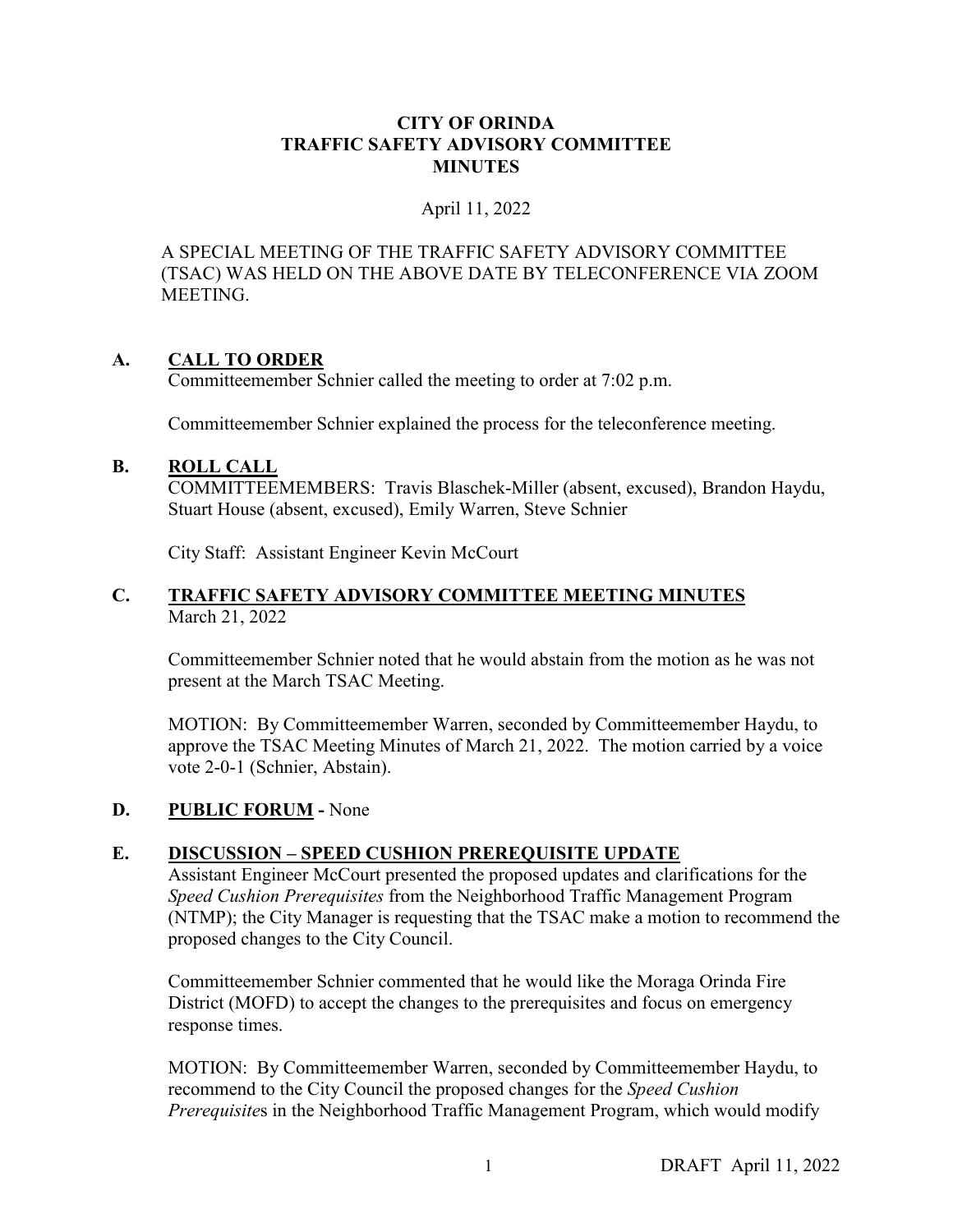the criteria for consideration of speed cushion installation. The motion carried by nanimous voice vote.

# **F. DISCUSSION - MORAGA WAY TRAFFIC SAFETY**

Committeemember Haydu questioned whether the Local Roadway Safety Plan (LRSP) project that is currently underway can look into safety issues along the Moraga Way corridor.

Committeemember Schnier stated that there have previously been Town Hall meetings to discuss these issues.

Assistant Engineer McCourt stated that the LRSP will analyze Moraga Way for safety projects and conduct town meetings.

Committeemember Warren favored using part of the TSAC budget for additional safety studies on Moraga Way if necessary

This item was continued to the next TSAC meeting.

# **G. TRAFFIC CALMING UPDATES AND ACTIONS**

- 1. Briefing from Police Chief SLOW DOWN ORINDA/Traffic Citations Report Officer Delgado was unable to attend the meeting and provide a briefing.
- 2. Traffic Calming Requests No new requests

# **H. ACCESSIBILITY ISSUES**

Update – Accessibility

 Assistant Engineer McCourt advised that the push button for the Pedestrian Crossing on Orinda Way at Camino Pablo, which was prioritized by the TSAC, has been relocated for improved accessibility. The Moraga Way Pathway project, which extends the existing pathway from El Camino Moraga to Altamount Drive, is in the final stages of design; this project was recommended to City Council by the TSAC.

# **I. STAFF REPORT**

- 1. *Update Current Balance of Traffic Calming Improvements Program* FY 2021 expenditures are \$0 to date; of the \$30,000 budget, the remaining balance is \$30,000.00.
- *2. Update Hillcrest Drive (between Martha Road and Overhill Road) Speed Cushion Installation and Radar Speed Sign Installation – (NAT Finalizing Traffic Calming Plan)*

Assistant Engineer McCourt advised that the NAT is still canvasing the neighborhood for possible installation of a single speed cushion as well as additional signage.

*3. Update - Dalewood Drive – Speed Cushion Request (Appeal MOFD)*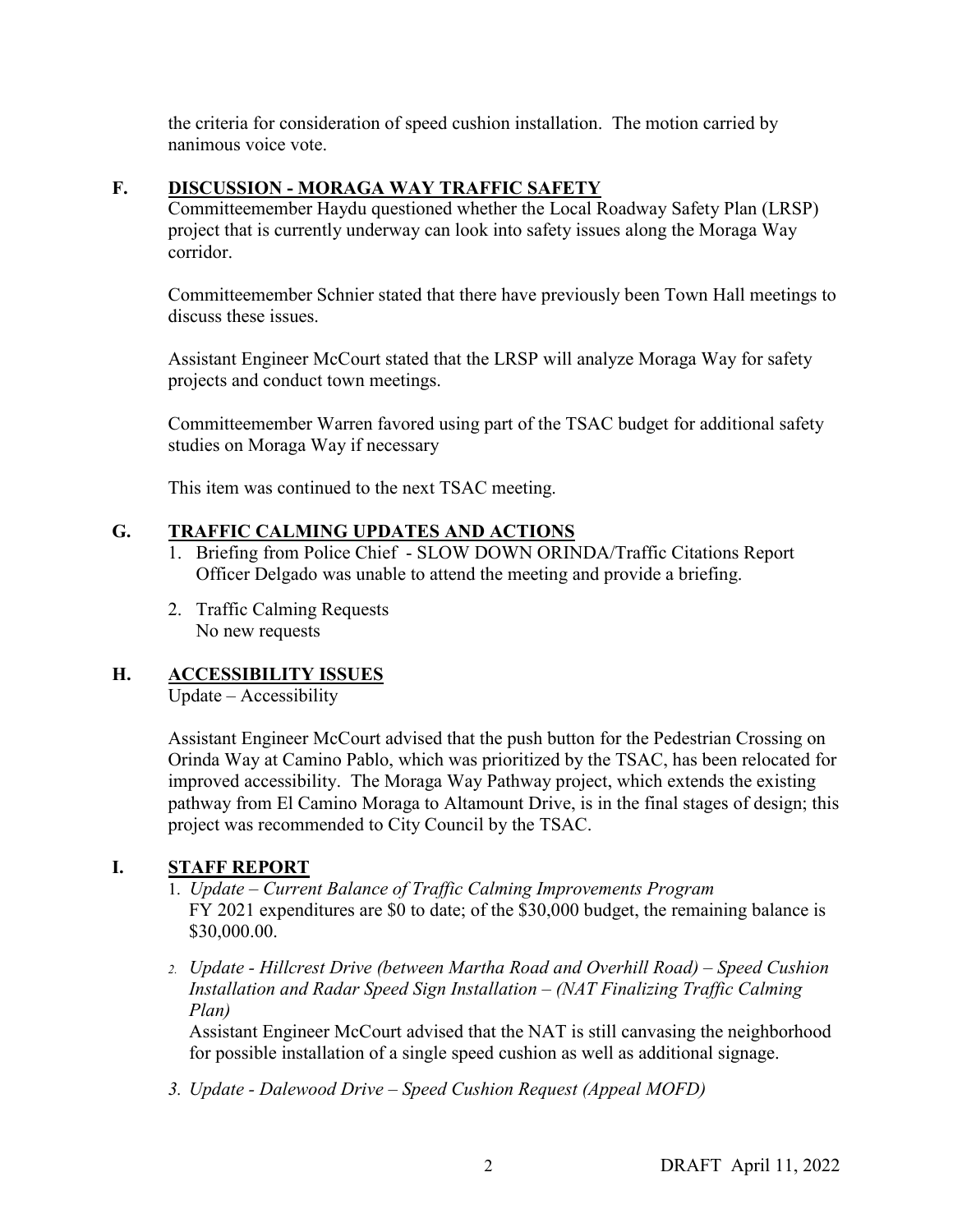Assistant Engineer McCourt stated that the MOFD had requested additional data meeting the NTMP speed cushion prerequisites; staff ran inquiries from Street Light Data, a data traffic application which is used throughout the County; the data indicates that the prerequisites are met and the information was forwarded to MOFD; however, the MOFD has not changed the decision to deny the speed cushions.

Chris Anderson, Orinda resident, commented that he spoken with MOFD Boardmember Craig Jorgens, who stated that the Fire Department does not support installation of speed cushions and generally endorses Stop signs to slow traffic.

Committeemember Schnier stated that there are different criteria to install Stop signs and that Stop signs would likely slow response times as well.

Committeemember Warren questioned whether the Dalewood residents would support installation of Stop signs.

Committeemember Haydu noted that Stop signs are not used for traffic calming and can create other safety issues.

Assistant Engineer McCourt noted that a Stop sign warrant analysis would be required and staff would not recommend installation if the warrants were unmet.

- *4. Update Northwood Drive Speed Cushion Request (40' Neighborhood Vote)*  Assistant Engineer McCourt advised that the returned ballots from the 40' vote did not support the proposed location for placement of a speed cushion.
- *5. Update Sleepy Hollow Lane Various Traffic Calming Measures (NAT Meeting)*  Dana Wentworth, Orinda resident, stated that the NAT is hoping to get the voting for speed cushions out soon and move the item forward.

Assistant Engineer McCourt advised that he will work with the NAT to finalize the traffic calming plan.

*6. Update - Lost Valley Drive/Valley View Drive - Signage/Striping/Radar Feedback Request (NAT DRAFTING PLAN) – SCHOOL ROUTE* Assistant Engineer McCourt advised that the NAT is still finalizing the traffic calming plan.

Donna Johnke, Orinda resident, requested Bots Dots and rumble strips be added as approved traffic calming measures; Lafayette has been proactive in implementing traffic calming throughout that city and encouraged Orinda to do the same.

Committeemember Schnier advised that in the past Bots Dots had been installed on Monte Vista Road; although effective, the Bots Dots were not replaced after detaching from the pavement.

Committeemember Warren commented that the traffic calming process can be difficult to navigate and would like to take steps to make it easier in the future.

Assistant Engineer McCourt noted his understanding is that in the past rumble strips had been removed due to noise complaints.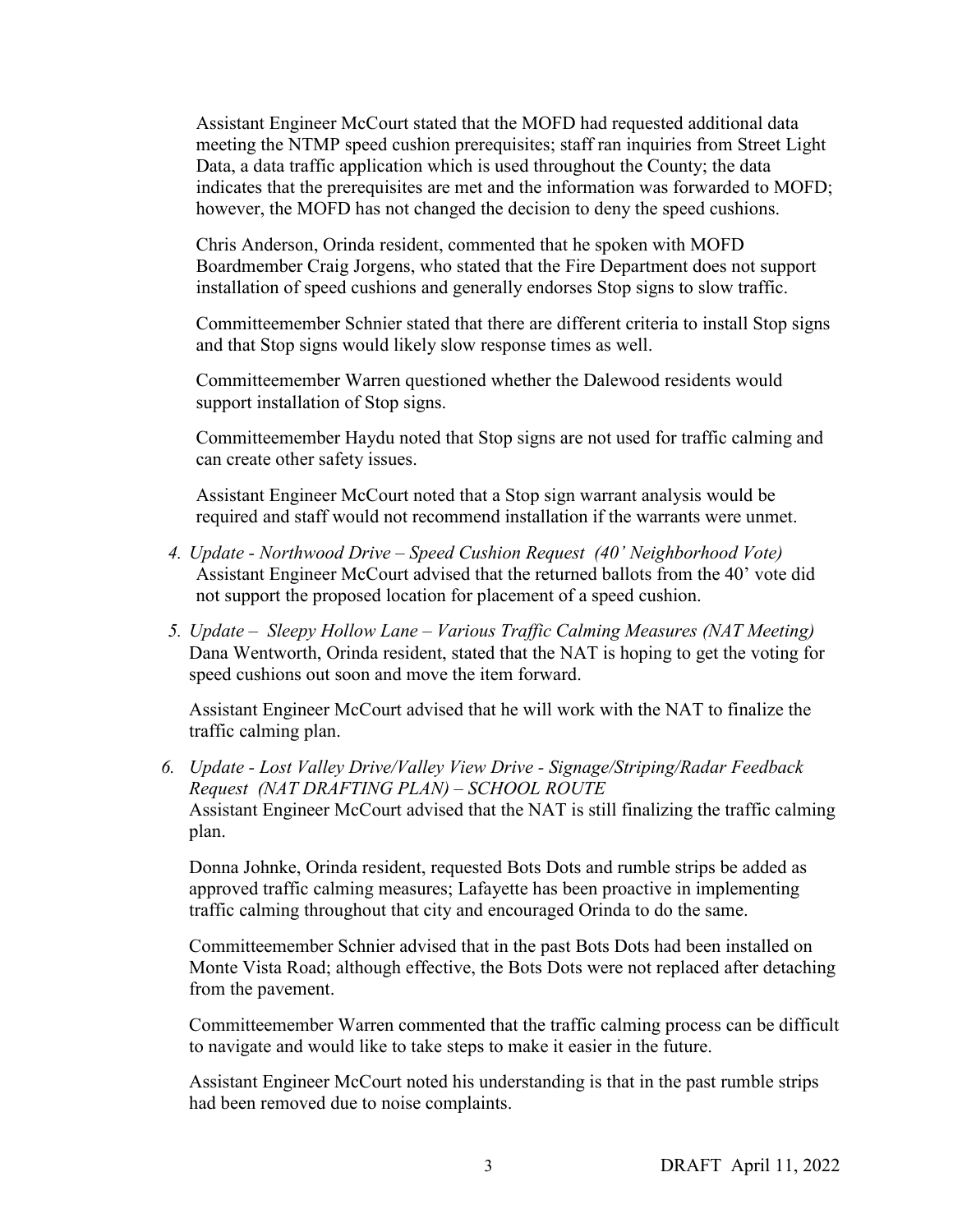Committeemember Schnier requested agendizing a discussion on adding traffic calming devices to the NTMP for the next TSAC meeting

- *7. Postponed Underhill Road Speed Cushion Request (ON HOLD)*  No Update
- *8. Postponed Davis Road Speed Cushion Request (ON HOLD)*  No Update
- *9. Postponed Dias Dorados and La Cintilla Speed Cushion/Signage Request (ON HOLD)*  No Update
- *10. Postponed Crestview Drive Various Traffic Calming Measures (ON HOLD)*  No Update
- *11. Postponed Claremont Avenue Speed Cushion Request (ON HOLD)*  No Update
- *12. Postponed Glorietta Boulevard/Martha Road Speed Cushion Request SCHOOL ROUTE (ON HOLD)*

# **J. MATTERS INITIATED**

Items for the next TSAC agenda:

- Discussion Additional Traffic Calming Devices for the NTMP
- Discussion Moraga Way Traffic Safety
- Traffic Calming Updates and Actions ◦ Briefing from Police Chief - SLOW DOWN ORINDA/Traffic Citations Report ◦ Traffic Calming Requests
- Accessibility Issues
	- Updates
- Staff Report ◦ Updates

# **K. ADJOURNMENT**

MOTION: By Committeemember Warren, seconded by Committeemember Haydu, to adjourn the meeting at 8:42 p.m. The motion carried by unanimous voice vote.

The next Regular TSAC Meeting will be 7:00 p.m., May 16, 2022, by Teleconference via ZOOM meeting.

Prepared by: K. McCourt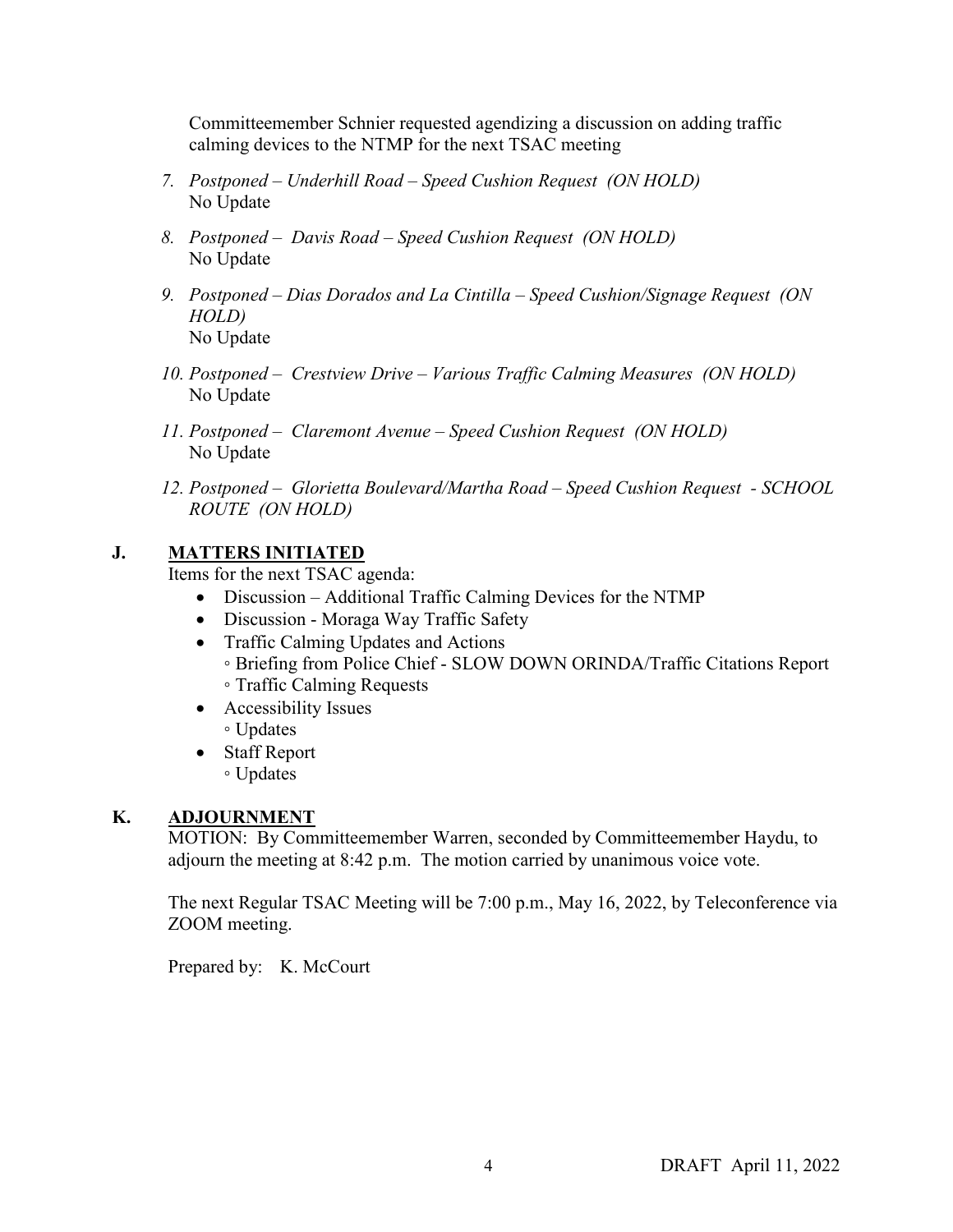# **Item G.1**

|  |  | <b>April 2022 Moving Violations</b> |  |  |
|--|--|-------------------------------------|--|--|
|--|--|-------------------------------------|--|--|

| <b>CVC</b>                | <b>INFRACTION DESCRIPTION</b> | <b>TICKETED</b>         | <b>LOCATION OF INFRACTION</b> |
|---------------------------|-------------------------------|-------------------------|-------------------------------|
|                           |                               |                         |                               |
| <b>REGISTRATION</b>       |                               |                         |                               |
|                           |                               |                         |                               |
| 4000 (a)(1)               | Unregistered vehicle (I)      | $\overline{2}$          | Bryant Way/Moraga Way         |
|                           |                               |                         | Moraga Way/Orchard Rd         |
|                           |                               |                         |                               |
| 4159                      | Change of address             |                         |                               |
|                           |                               |                         |                               |
| 4454 (a)                  | No registration in car        |                         |                               |
|                           |                               |                         |                               |
|                           |                               |                         |                               |
|                           |                               |                         |                               |
| 5200                      | No plates or one missing      | $\overline{\mathbf{4}}$ | Bryant Way/Moraga Way (3)     |
|                           |                               |                         | Brookwood Rd/Moraga Way       |
|                           |                               |                         |                               |
| 5201                      | Improper plate mouting        |                         |                               |
|                           |                               |                         |                               |
| 5204 (a)                  | Reg tabs on rear plates       |                         |                               |
|                           |                               |                         |                               |
| 44625                     | <b>False Tabs</b>             |                         |                               |
|                           |                               |                         |                               |
| <b>DRIVERS LICENSE</b>    |                               |                         |                               |
|                           |                               |                         |                               |
| 12500(a)                  | Unlicensed driver             | $\overline{\mathbf{4}}$ | St Stephens/El Nido Ranch     |
|                           |                               |                         | El Toyonal/Camino Pablo       |
|                           |                               |                         | St Stephens/Via Floreado      |
|                           |                               |                         | Moraga Way/Ivy Dr             |
|                           |                               |                         |                               |
|                           |                               |                         |                               |
| 12951(a)                  | CDL not in possession         | $\mathbf{1}$            | Moraga Way/Orchard Rd         |
|                           |                               |                         |                               |
| 14601.1(a)                | Driving w/lic. Sus/revoked    |                         |                               |
|                           |                               |                         |                               |
| 14601.3(a)                | Habitual off                  |                         |                               |
|                           |                               |                         |                               |
| 14603                     | Disobey restriction on DL     |                         |                               |
|                           |                               |                         |                               |
| 2159                      | Change of address             |                         |                               |
|                           |                               |                         |                               |
| <b>SPECIAL ANTI-THEFT</b> |                               |                         |                               |
| <b>LAWS</b>               |                               |                         |                               |
|                           |                               |                         |                               |
| 16028(a)                  | No evidence of insurance      | 6                       | St Stephens/El Nido Ranch     |
|                           |                               |                         | Bryant Way/Moraga Way         |
|                           |                               |                         | Ivy Dr/Moraga Way             |
|                           |                               |                         |                               |
|                           |                               |                         | St Stephens/Via Floreado      |
|                           |                               |                         | Moraga Way/Orchard Rd         |
|                           |                               |                         | Moraga Way/Ivy Dr             |
|                           |                               |                         |                               |
| <b>TRAFFIC SIGNS</b>      |                               |                         |                               |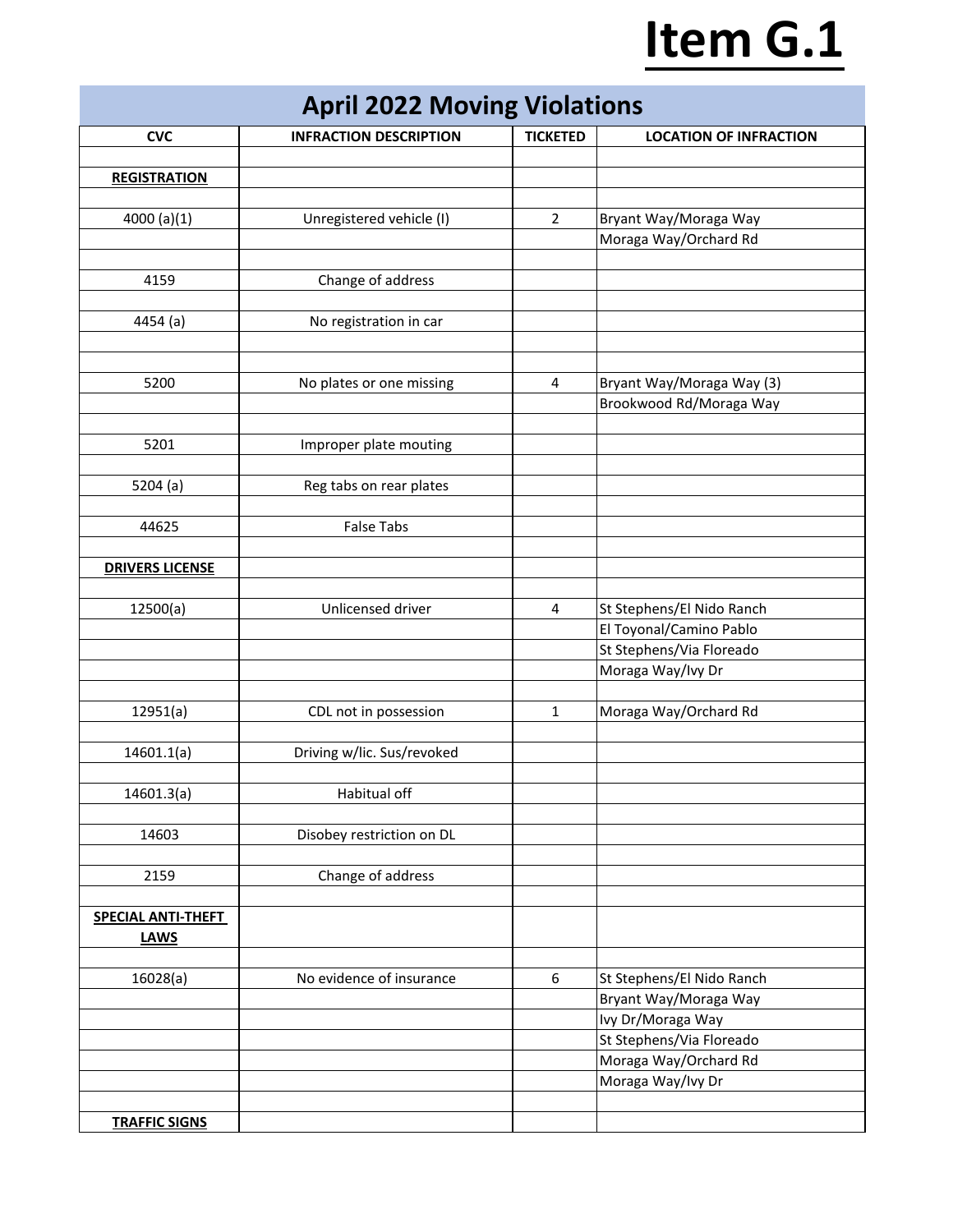| 21453(a)                        | Red signal or arrow                | $\mathbf{1}$   | Orinda Way/Santa Maria         |
|---------------------------------|------------------------------------|----------------|--------------------------------|
|                                 |                                    |                |                                |
| 21461(a)                        | Failure to obey sign or signal     | 15             | Ivy Dr/Moraga Way (11)         |
|                                 |                                    |                | Camino Pablo/Santa Maria       |
|                                 |                                    |                | Moraga Way/Orchard Rd (3)      |
|                                 |                                    |                |                                |
| <b>TURNING, STOPPING, &amp;</b> |                                    |                |                                |
| <b>TURN SIGNALS</b>             |                                    |                |                                |
|                                 |                                    |                |                                |
|                                 |                                    |                |                                |
| 21460(a)                        | Driving over double yellow line    | $\mathbf 1$    | Miner Rd/Bien Venida           |
|                                 |                                    |                |                                |
|                                 |                                    |                |                                |
| 22100(b)                        | Improper left turn at intersection |                |                                |
|                                 |                                    |                |                                |
| 22101(b)                        | Markings or signs for turning      |                |                                |
|                                 |                                    |                |                                |
| 22102                           | U turn in business disctrict       |                |                                |
|                                 |                                    |                |                                |
| 22103                           | U turn in residential disctrict    |                |                                |
|                                 |                                    |                |                                |
| 22106                           | Unsafe backing                     |                |                                |
|                                 |                                    |                |                                |
| 22107                           | Turning W/O due caution or signal  |                |                                |
|                                 |                                    |                |                                |
| <b>SPEED LAWS</b>               |                                    |                |                                |
|                                 |                                    |                |                                |
| 22349                           | Max speed limit (65)               |                |                                |
| 22350                           | Basic speed law                    | 16             | St Stephens/El Nido Ranch      |
|                                 |                                    |                | Camino Pablo/Bear Creek Rd     |
|                                 |                                    |                | Moraga Way/Coral (2)           |
|                                 |                                    |                | Glorietta Blvd/Meadow View (2) |
|                                 |                                    |                | Camino Pablo/Monte Vista       |
|                                 |                                    |                | St Stephens/Via Floreado (9)   |
|                                 |                                    |                |                                |
|                                 |                                    |                |                                |
| 23109(a)                        | Speed contest                      |                |                                |
|                                 |                                    |                |                                |
| <b>SPECIAL STOPS</b>            |                                    |                |                                |
| <b>REQUIRED</b>                 |                                    |                |                                |
|                                 |                                    |                |                                |
| 22450                           | Stop at stop sign                  | $\overline{7}$ | Bryant Way/Moraga Way          |
|                                 |                                    |                | Moraga Way/Brookwood (2)       |
|                                 |                                    |                | Glorietta/Martha (3)           |
|                                 |                                    |                | Ivy Dr/Coral Dr                |
|                                 |                                    |                |                                |
|                                 |                                    |                |                                |
| <b>STOPPING, STANDING</b>       |                                    |                |                                |
| <b>AND PARKING</b>              |                                    |                |                                |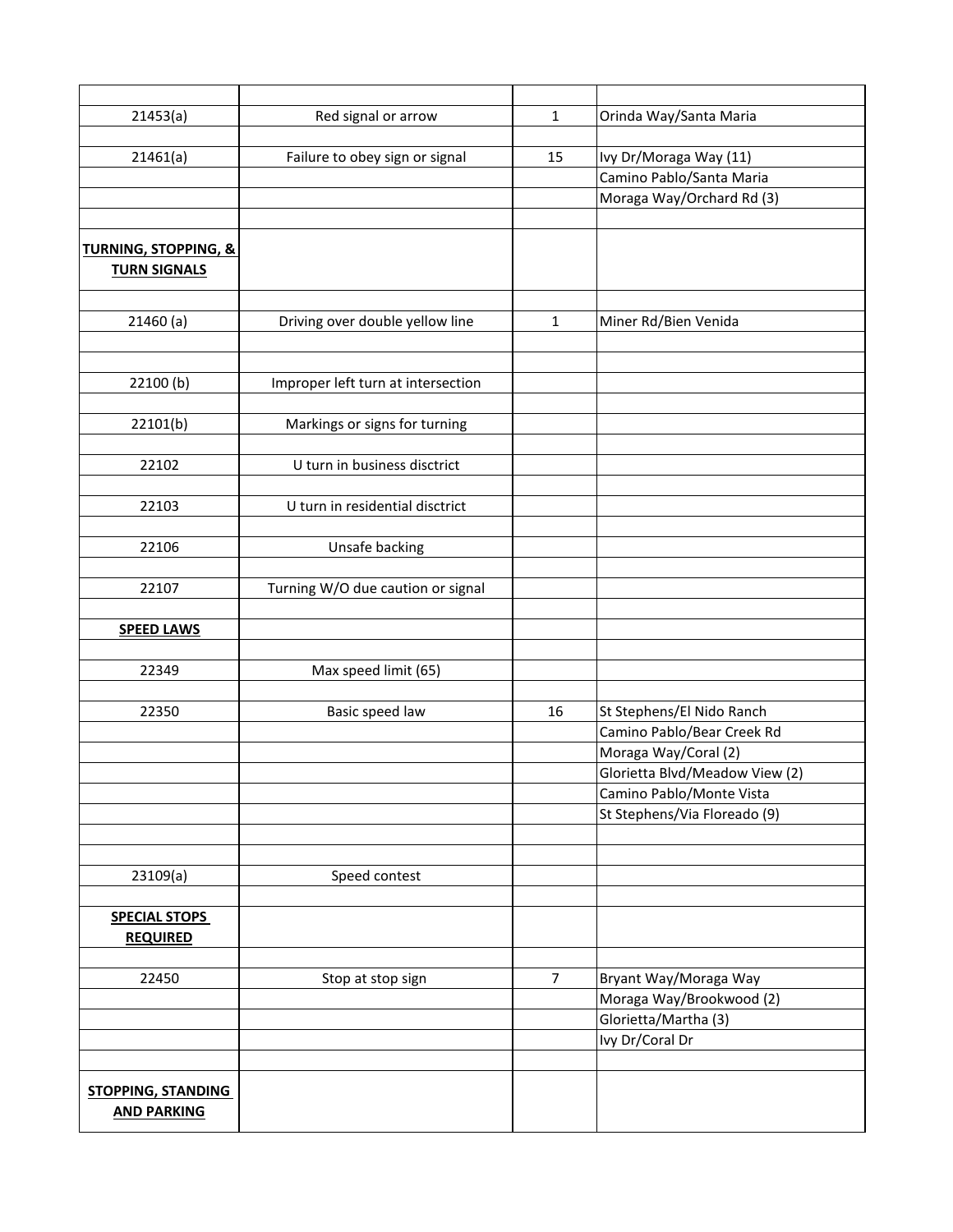| 22502(a)                                      | Parked wrong way                         |                |                             |
|-----------------------------------------------|------------------------------------------|----------------|-----------------------------|
|                                               |                                          |                |                             |
| 22507.8                                       | Parking for disabled persons             |                |                             |
|                                               |                                          |                |                             |
| 22514                                         | Parking IFO fire hydrant                 |                |                             |
|                                               |                                          |                |                             |
| 22515                                         | Setting brakes                           |                |                             |
|                                               |                                          |                |                             |
|                                               |                                          |                |                             |
| 22526                                         | Blocking an intersection                 |                |                             |
|                                               |                                          |                |                             |
| <b>PUBLIC OFFENSES</b>                        |                                          |                |                             |
|                                               |                                          |                |                             |
| 21100.3                                       | Disobedience to person directing traffic |                |                             |
|                                               |                                          |                |                             |
| 23123.5                                       | Handheld device                          | $\overline{7}$ | Moraga Way/Brookwood Rd (4) |
|                                               |                                          |                | Camino Pablo/Camino Encinas |
|                                               |                                          |                | Camino Pablo/Santa Maria    |
|                                               |                                          |                |                             |
| 23124                                         | Handheld device - minor                  |                |                             |
|                                               |                                          |                |                             |
| 23152(a)                                      | Misd drunk/drugs (M)                     | $\mathbf{1}$   | El Toyonal/Camino Pablo     |
|                                               |                                          |                |                             |
| 23152(b)                                      | Drunk/drugs +.08 (M)                     |                |                             |
|                                               |                                          |                |                             |
| 23247 (a)                                     | Interlock Required                       |                |                             |
|                                               |                                          |                |                             |
|                                               |                                          |                |                             |
| 23700                                         | Ignition locking device                  |                |                             |
|                                               |                                          |                |                             |
| 25152                                         | DUI                                      |                |                             |
|                                               |                                          |                |                             |
| <b>PEDESTRIAN RIGHTS</b><br><b>AND DUTIES</b> |                                          |                |                             |
|                                               |                                          |                |                             |
| 21950(a)                                      | Yield to a pedestrian                    |                |                             |
|                                               |                                          |                |                             |
| 21209                                         | Drive in bike lane                       |                |                             |
|                                               |                                          |                |                             |
| <b>DRIVING ON RIGHT</b>                       |                                          |                |                             |
| <b>SIDE</b>                                   |                                          |                |                             |
|                                               |                                          |                |                             |
| 21651(a)                                      | Crossing a divided hwy                   |                |                             |
|                                               |                                          |                |                             |
| 21651(b)                                      | Driving over or across barrier           |                |                             |
|                                               |                                          |                |                             |
| 21658(a)                                      | Changing lanes without due caution       |                |                             |
|                                               |                                          |                |                             |
| <b>EQUIPMENT OF</b>                           |                                          |                |                             |
|                                               |                                          |                |                             |
| <b>VEHICLES</b>                               |                                          |                |                             |
|                                               |                                          |                |                             |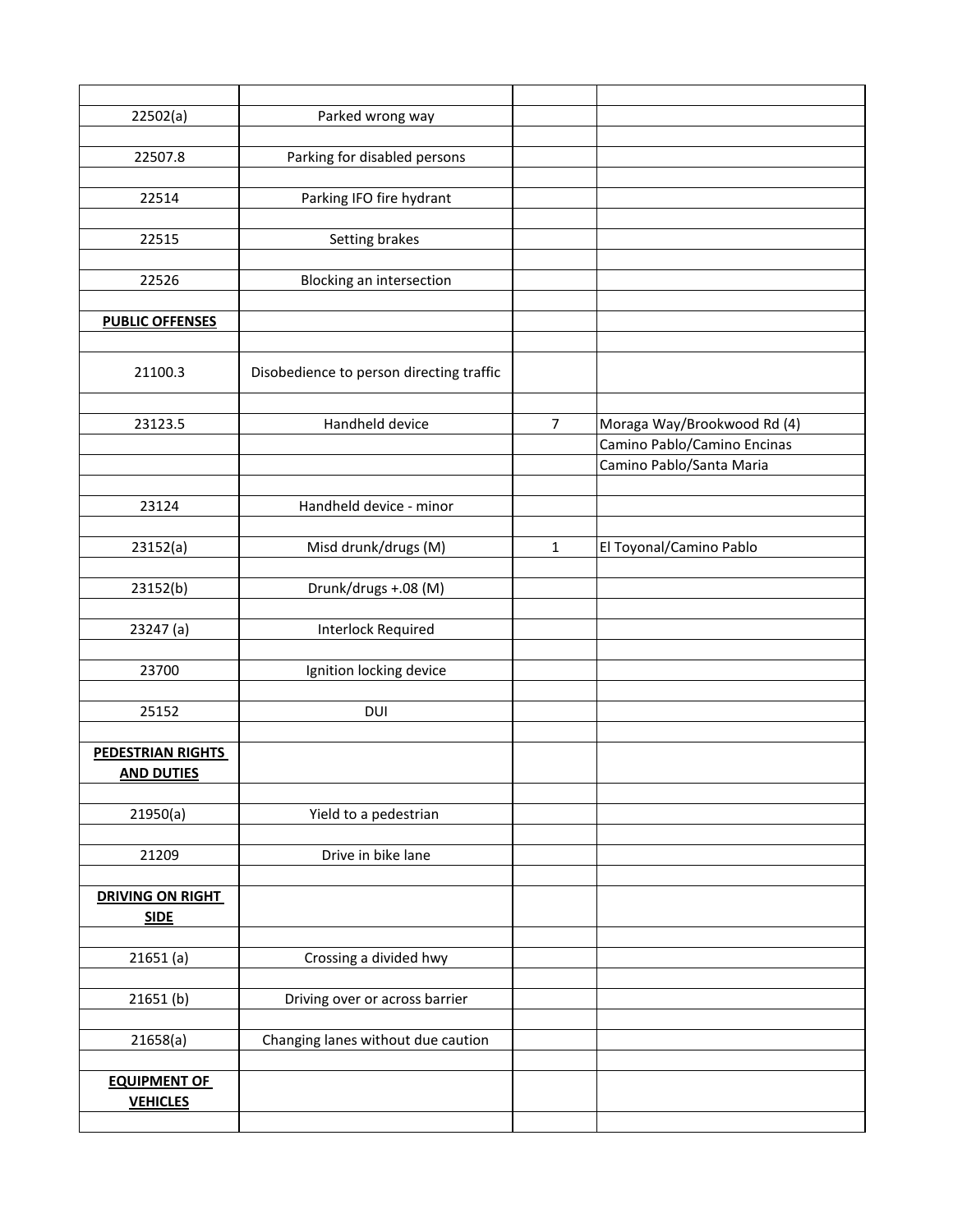| 24002              | Unsafe Vehicle                        |              |                   |
|--------------------|---------------------------------------|--------------|-------------------|
|                    |                                       |              |                   |
| 24252 A            | Inoperative brake light               |              |                   |
|                    |                                       |              |                   |
| 24400              | Headlamps - Headlight out (I)         |              |                   |
|                    |                                       |              |                   |
| 24400 <sup>©</sup> | Headlamps in the rain                 |              |                   |
|                    |                                       |              |                   |
| 24409(a)           | Low mean approaching oncoming car     |              |                   |
|                    |                                       |              |                   |
| 24409 (b)          | Low beam following another vehicle    |              |                   |
|                    |                                       |              |                   |
| 24600              | Taillamps                             |              |                   |
|                    |                                       |              |                   |
| 24600(b)           | Taillamps; two required (I)           |              |                   |
|                    |                                       |              |                   |
| 24601              | License plate lamp                    |              |                   |
|                    |                                       |              |                   |
| 24603(b)           | Stoplamps; two required (I)           |              |                   |
|                    |                                       |              |                   |
| 24609 (b)          | Failure to dim highbeams              |              |                   |
|                    |                                       |              |                   |
| 22515              | Parking brake                         |              |                   |
|                    |                                       |              |                   |
| 26101              | <b>Taped Tail Lights</b>              |              |                   |
|                    |                                       |              |                   |
| 52016              | Cover over lic plate                  |              |                   |
|                    |                                       |              |                   |
| 26708              | Tint                                  |              |                   |
|                    |                                       |              |                   |
| 26710              | Defective Windshield / Rear Window    | $\mathbf{1}$ | Ivy Dr/Moraga Way |
|                    |                                       |              |                   |
| 27315              | Mandatory safety belts                |              |                   |
|                    |                                       |              |                   |
| 27400              | Headset or earplugs in both ears (I)  |              |                   |
|                    |                                       |              |                   |
| 27803(a)           | Motorcycle helmet                     |              |                   |
|                    |                                       |              |                   |
| <b>OTHER</b>       |                                       |              |                   |
|                    |                                       |              |                   |
| 21804(a)           | Yield R/W Private Road or Alley       |              |                   |
|                    |                                       |              |                   |
| 22454©             |                                       |              |                   |
|                    | Passing a school bus                  |              |                   |
|                    |                                       |              |                   |
| 21806              | Failure to Yield to emergency vehicle |              |                   |
|                    |                                       |              |                   |
| 21755(a)           | Unsafe passing on right               |              |                   |
|                    |                                       |              |                   |
| 21703              | Follow too close                      |              |                   |
|                    |                                       |              |                   |
| 21800(a)           | Failure to yield                      |              |                   |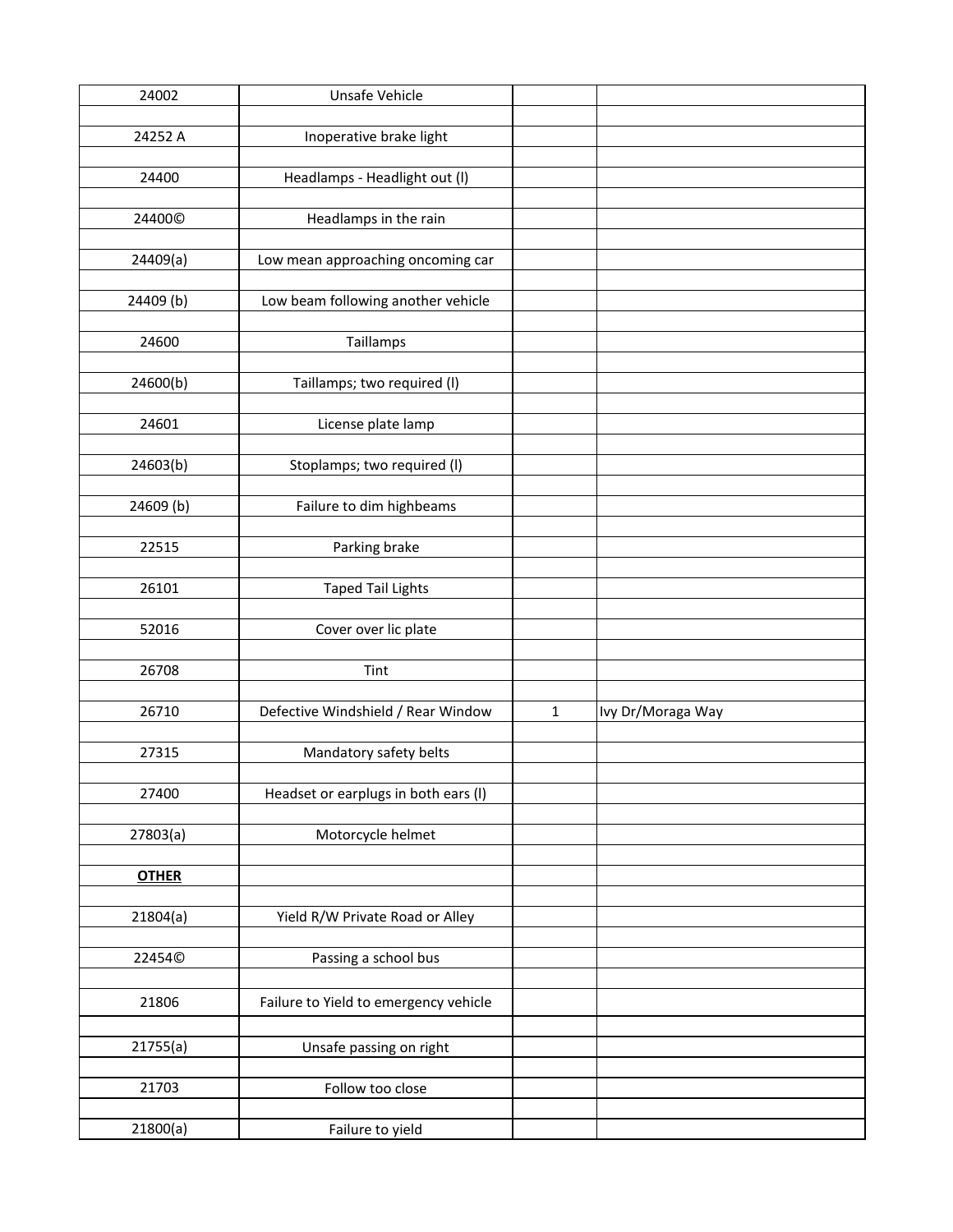| 21800(d) | Inoperable Signals |    |  |
|----------|--------------------|----|--|
|          |                    |    |  |
|          | <b>TOTAL</b>       | 66 |  |

LAST MONTH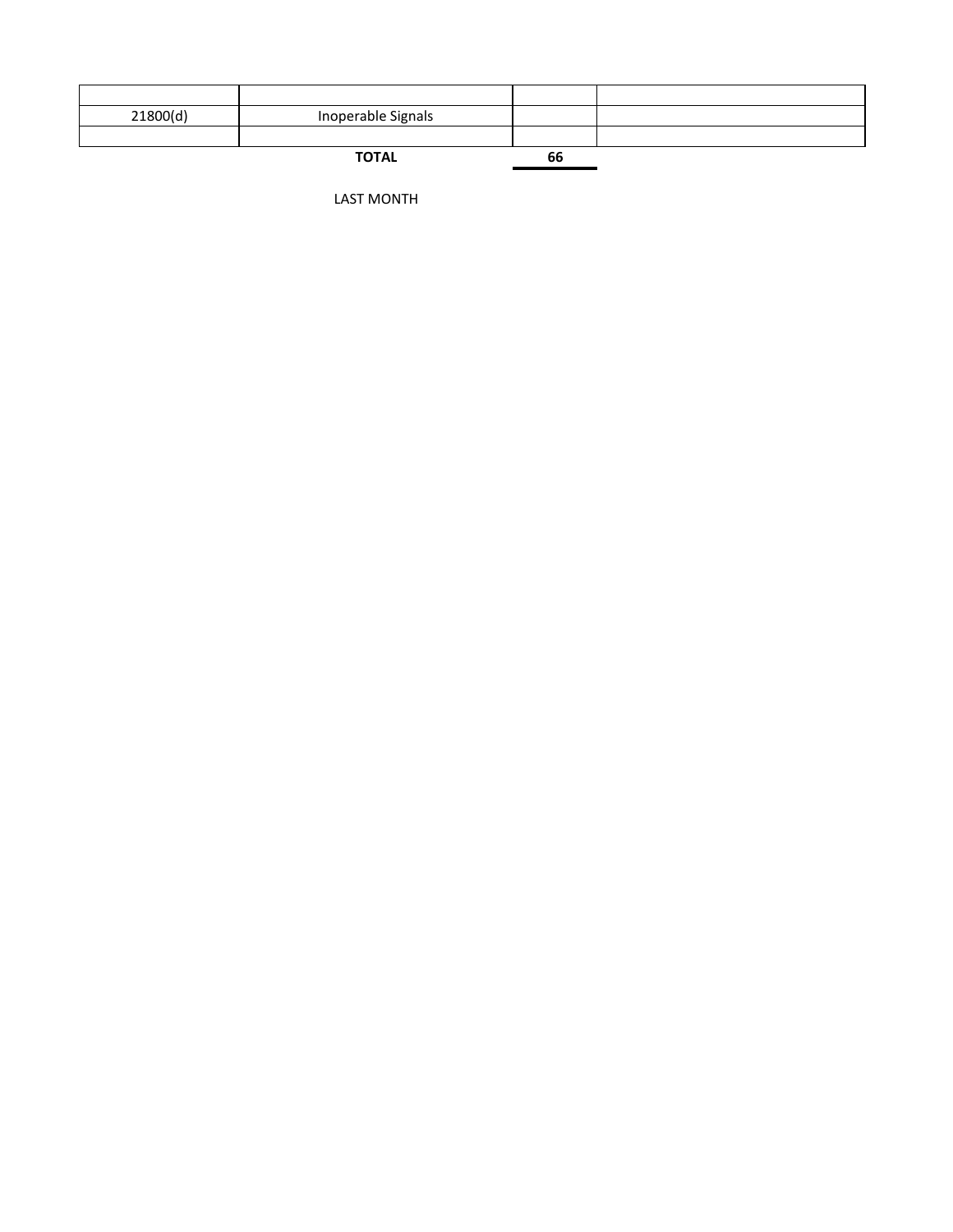| <b>April 2022 Orinda Municipal Codes</b> |                                        |                 |                               |  |
|------------------------------------------|----------------------------------------|-----------------|-------------------------------|--|
| OMC                                      | <b>INFRACTION DESCRIPTION</b>          | <b>TICKETED</b> | <b>LOCATION OF INFRACTION</b> |  |
| 10.36.020                                | 72 hr parking only                     |                 |                               |  |
|                                          |                                        |                 |                               |  |
| 10.36.030                                | Car for sale/advertise                 |                 |                               |  |
|                                          |                                        |                 |                               |  |
| 10.36.080                                | Vehicle outside marked space           | $\mathbf{1}$    | Bryant Way/Moraga Way         |  |
|                                          |                                        |                 |                               |  |
| 10.36.100                                | Obstructing mailbox                    |                 |                               |  |
|                                          |                                        |                 |                               |  |
| 10.40.040                                | Commercial loading zone                |                 |                               |  |
| 10.44.030                                | Failure to obey no parking             | $\mathbf{1}$    | Brookwood Rd                  |  |
|                                          |                                        |                 |                               |  |
| 10.44.050                                | Parking in pass pick up zone           |                 |                               |  |
| 10.44.050b                               | Parking within crosswalk               |                 |                               |  |
|                                          |                                        |                 |                               |  |
| 10.44.050c                               | Parking within red zone                |                 |                               |  |
|                                          |                                        |                 |                               |  |
| 10.44.050e                               | Obstucting public/private driveway     |                 |                               |  |
| 10.44.050f                               | Parking on sidewalk                    |                 |                               |  |
|                                          |                                        |                 |                               |  |
| 10.44.050g                               | Vehicle obstructing traffic            |                 |                               |  |
|                                          |                                        |                 |                               |  |
| 10.44.050h                               | Double parking                         |                 |                               |  |
|                                          |                                        |                 |                               |  |
| 10.44.050i                               | Parking within bus zone                |                 |                               |  |
|                                          |                                        |                 |                               |  |
| 10.44.060                                | Curb parking                           |                 |                               |  |
| 10.44.070                                | Exceeding posted time limit            |                 |                               |  |
|                                          |                                        |                 |                               |  |
| 10.44.090                                | Failure to curb wheels on hill         |                 |                               |  |
| 10.52.030                                | Oversize/commercial vehicle prohibited |                 |                               |  |

**TOTAL** 2

**LAST MONTH**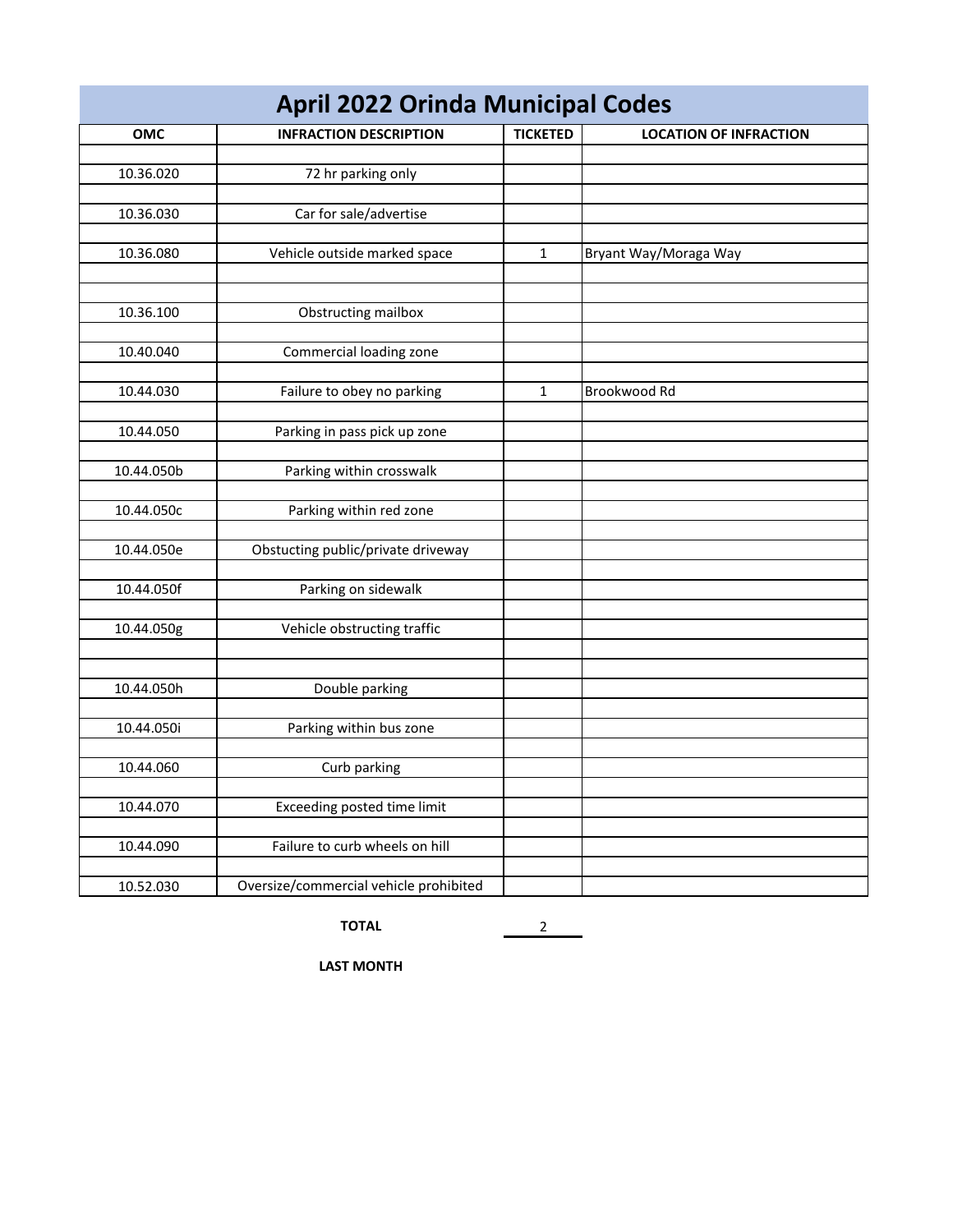| <b>Annual Totals</b> |            |                |                 |
|----------------------|------------|----------------|-----------------|
| <b>MONTH</b>         | <b>CVC</b> | OMC            | <b>WARNINGS</b> |
| January              | 48         | $\overline{2}$ |                 |
| February             | 78         | 4              | 37              |
| March                | 75         | 6              | $\overline{2}$  |
| April                | 66         | $\overline{2}$ |                 |
| May                  |            |                |                 |
| June                 |            |                |                 |
| July                 |            |                |                 |
| August               |            |                |                 |
| September            |            |                |                 |
| October              |            |                |                 |
| November             |            |                |                 |
| December             |            |                |                 |
|                      | 267        | 14             | 39              |

TOTAL TICKETS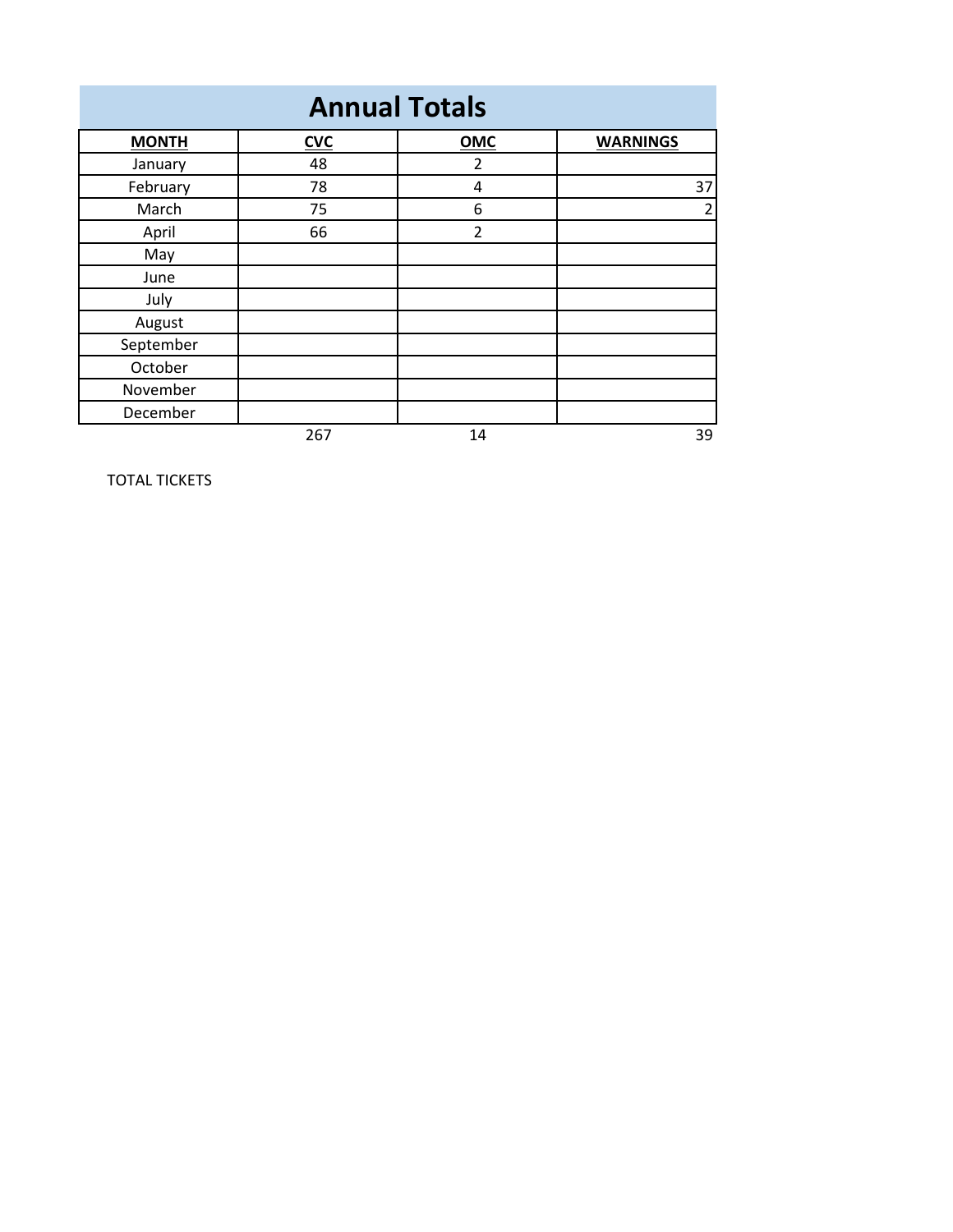| <b>Officer</b> | # of Tickets<br><b>CVC</b> | # of Warnings<br><u>CVC</u> | <b>Parking Enforcement</b> | # of Ti<br>$ON$ |
|----------------|----------------------------|-----------------------------|----------------------------|-----------------|
|                |                            |                             |                            |                 |
| <b>Brooks</b>  | 1                          |                             | <b>Brooks</b>              |                 |
| <b>Brown</b>   | 6                          |                             | Brown                      |                 |
| Caragan        |                            |                             | Caragan                    | 1               |
| Caughman       |                            |                             | Caughman                   |                 |
| Delgado        | 41                         |                             | Delgado                    |                 |
| Johnson        |                            |                             | Johnson                    |                 |
| Lusareta       |                            |                             | Lusareta                   |                 |
| <b>Morales</b> |                            |                             | <b>Morales</b>             |                 |
| <b>Mullins</b> |                            |                             | <b>Mullins</b>             |                 |
| O'Hara         |                            |                             | O'Hara                     |                 |
|                | 48                         |                             |                            |                 |

| <b>Narnings</b><br><u>CVC</u> | <b>Parking Enforcement</b> | # of Tickets<br>OMC | # of Warnings<br>OMC |
|-------------------------------|----------------------------|---------------------|----------------------|
|                               |                            |                     |                      |
|                               | <b>Brooks</b>              |                     |                      |
|                               | Brown                      |                     |                      |
|                               | Caragan                    | 1                   |                      |
|                               | Caughman                   |                     |                      |
|                               | Delgado                    |                     |                      |
|                               | Johnson                    |                     |                      |
|                               | Lusareta                   |                     |                      |
|                               | Morales                    |                     |                      |
|                               | <b>Mullins</b>             |                     |                      |
|                               | O'Hara                     |                     |                      |

This does not account for multiple violations on the same ticket

Some parking citations are recorded as CVC.